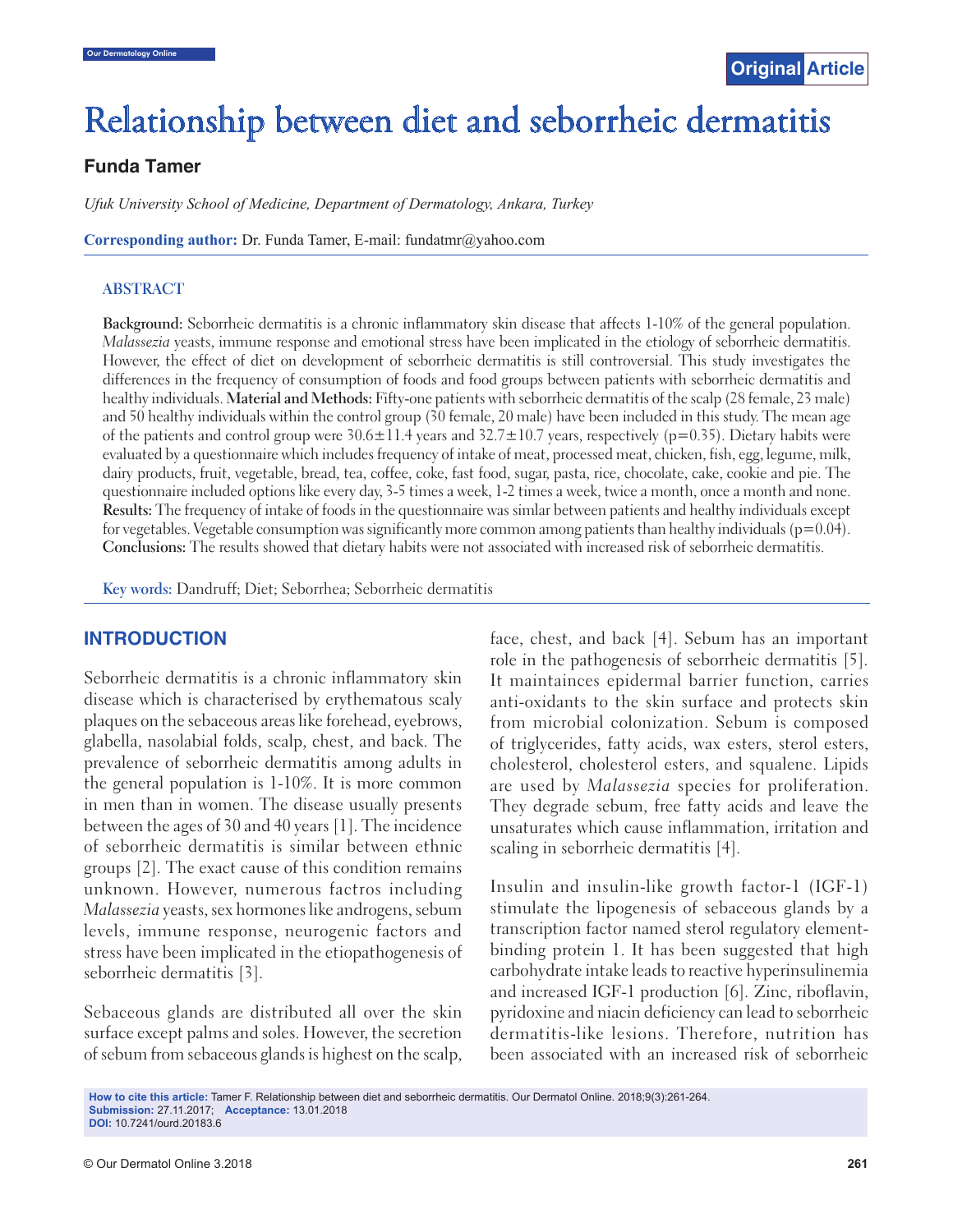dermatitis [2]. However, no exact relation has been established yet [7].

The purpose of this study was to examine the frequency of consumption of foods in patients with seborrheic dermatitis and healthy subjects and determine the relationship between dietary habits and seborrheic dermatitis.

## **MATERIALS AND METHODS**

This study included 51 patients with seborrheic dermatitis of the scalp and 50 healthy individuals within the control group. The exclusion criteria were having an inflammatory skin disease like psoriasis, lichen planus, having a chronic condition like diabetes, hypertension, renal insufficiency, hypothyroidism, hyperthyroidism, obesity, cancer, eating disorder, and requiring a special diet.

Dietary intake was evaluated by a food frequency questionnaire which consisted of frequency of intake of

meat, processed meat, chicken, fish, egg, legume, milk, dairy products, fruit, vegetable, bread, tea, coffee, coke, fast food, sugar, pasta, rice, chocolate, cake, cookie and pie. The questionnaire included options such as every day, 3-5 times a week, 1-2 times a week, twice a month, once a month and none. All participants answered the questionnaire based on their eating habit for the last five years.

Statistical analysis was performed using SPSS 22.0 (SPSS Inc., Chicago, IL). Continuous variables were defined as the means  $(\pm)$  standard deviations and categorical variables as percentages. Differences between groups were analysed by independent-samples t-test for numerical variables and chi-square test for categorical variables. A p-value <0.05 was considered statistically significant.

## **RESULTS**

Fifty-one patients with seborrheic dermatitis (28 female, 23 male) and 50 healthy individuals within

**Table 1:** Information about the frequency of consumption of some foods among patients and control group

|              |                              | Patient (n=51) | ັ່<br><b>Groups</b> | Control (n=50) |            | P-value |
|--------------|------------------------------|----------------|---------------------|----------------|------------|---------|
| Meat         | None                         | $\mathbf{1}$   | 2%                  | $\mathbf 0$    | 0%         | 0.43    |
|              | Once a month                 | $\overline{4}$ | 7.8%                | $\overline{4}$ | 8%         |         |
|              | Twice a month                | $\overline{4}$ | 7.8%                | $\overline{4}$ | 8%         |         |
|              | 1-2 times a week             | 25             | 49%                 | 16             | 32%        |         |
|              | 3-5 times a week             | 14             | 27.5%               | 21             | 42%        |         |
|              | Everyday                     | 3              | 5.9%                | 5              | 10%        |         |
| Milk         | None                         | 8              | 15.7%               | 5              | 10%        | 0.62    |
|              | Once a month                 | 6              | 11.8%               | $\overline{7}$ | 14%        |         |
|              | Twice a month                | 8              | 15.7%               | $9\,$          | 18%        |         |
|              | 1-2 times a week             | 13             | 25.5%               | 14             | 28%        |         |
|              | 3-5 times a week             | 10             | 19.6%               | 5              | 10%        |         |
|              | Everyday                     | 6              | 11.8%               | 10             | 20%        |         |
| Fruit        | None                         | $\mathbf{0}$   | 0%                  | $\mathbf{1}$   | 2%         | 0.68    |
|              | Once a month                 | $\overline{c}$ | 3.9%                | $\mathbf{1}$   | 2%         |         |
|              | Twice a month                | 3              | 5.9%                | $\mathbf{1}$   | 2%         |         |
|              | 1-2 times a week             | 3              | 5.9%                | 5              | 10%        |         |
|              | 3-5 times a week             | 17             | 33.3%               | 19             | 38%        |         |
|              | Everyday                     | 26             | 51%                 | 23             | 46%        |         |
| <b>Bread</b> | None                         | $\overline{c}$ | 3.9%                | $\mathbf{1}$   | 2%         | 0.93    |
|              | Once a month                 | $\mathsf 0$    | 0%                  | $\mathbf 0$    | $0\%$      |         |
|              | Twice a month                | 1              | 2%                  | $\mathbf{1}$   | 2%         |         |
|              | 1-2 times a week             | 5              | 9.8%                | 4              | 8%         |         |
|              | 3-5 times a week             | 8              | 15.7%               | 6              | 12%        |         |
|              | Everyday                     | 35             | 68.6%               | 38             | 76%        |         |
| Sugar        | None                         | $\overline{7}$ | 13.7%               | 10             | 20%        | 0.16    |
|              | Once a month                 | $\overline{c}$ | 3.9%                | $\overline{4}$ | 8%         |         |
|              | Twice a month                | 5              | 9.8%                | 4              | 8%         |         |
|              | 1-2 times a week             | $\overline{7}$ | 13.7%               | 5              | 10%        |         |
|              | 3-5 times a week             | 15             | 29.4%               | 5              | 10%        |         |
|              | Everyday                     | 15             | 29.4%               | 22             | 44%        |         |
| Vegetable    | None                         | $\overline{0}$ | 0%                  | $\pmb{0}$      | $0\%$      | 0.04    |
|              | Once a month                 | $\mathsf 0$    | 0%                  | $\overline{c}$ | 4%         |         |
|              | Twice a month                | $\overline{2}$ | 3.9%                | $\overline{c}$ | 4%         |         |
|              | 1-2 times a week             | 14             | 27.5%               | 3              | 6%         |         |
|              | 3-5 times a week<br>Everyday | 21<br>14       | 41.2%<br>27.5%      | 26<br>17       | 52%<br>34% |         |
|              |                              |                |                     |                |            |         |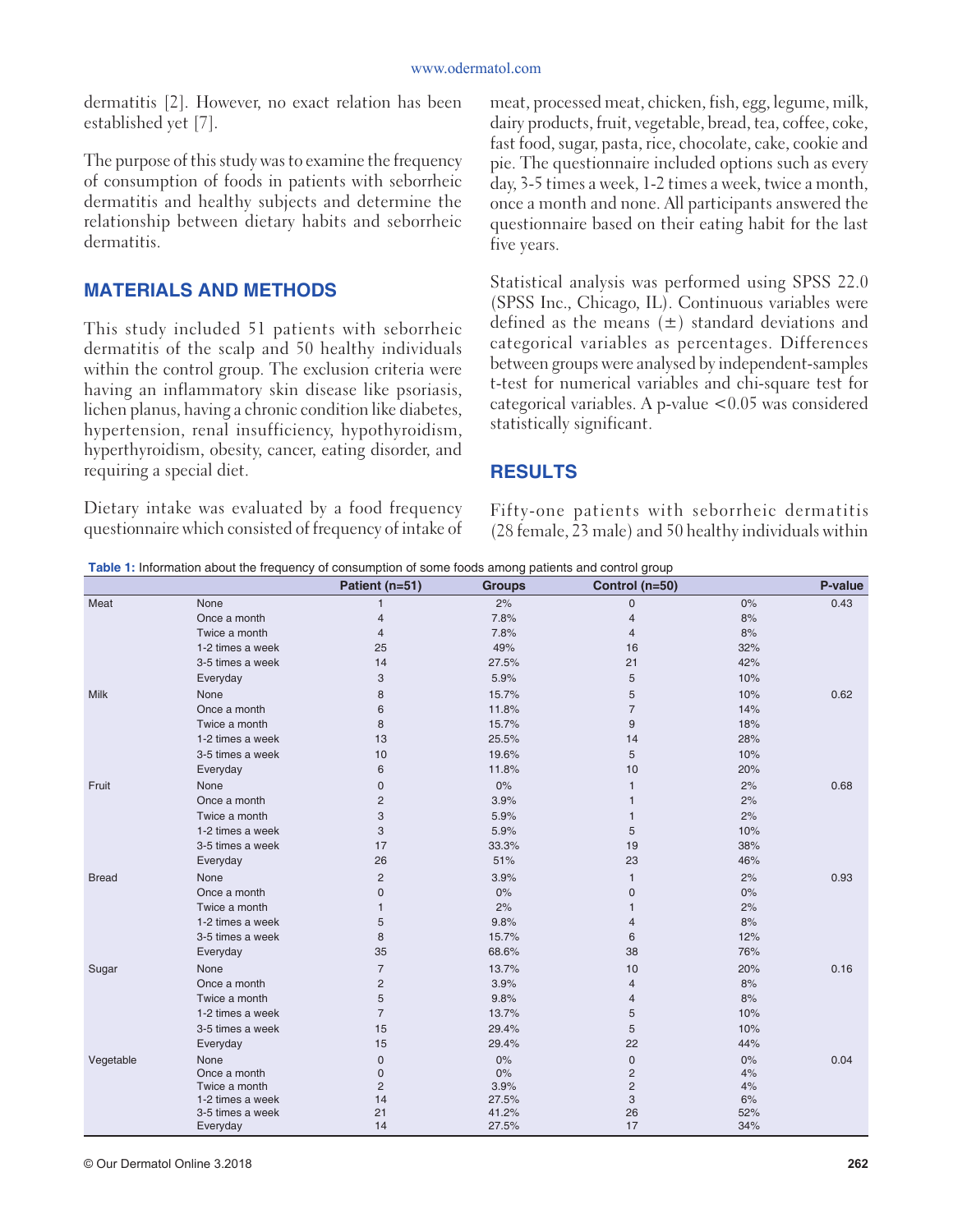the control group (30 female, 20 male) were included in the study. The mean age of the patients and control group were  $30.6 \pm 11.4$  years and  $32.7 \pm 10.7$  years, respectively (p=0.35). The mean disease duration was  $7.3\pm8.5$  years. Dietary habits were similar between the two groups except for vegetable intake (Table 1). Consumption frequency of vegetable was everyday in 14 (27.5%) patients; 3-5 times a week in 21 (41.2%) patients; 1-2 times a week in 14 (27.5%) patients; twice a month in 2 (3.9%) patients. However, vegetable consumption frequency was everyday in 17 (34%) controls; 3-5 times a week in 26 (52%) controls; 1-2 times a week in 3 (6%) controls; twice a month in 2 (4%) controls and once a month in 2 (4%) controls. Vegetable consumption was significantly more frequent among patients than controls  $(p=0.04)$ . There were no statistically significant differences between patients and healthy individuals in the frequency of intake of meat  $(p=0.43)$ , processed meat  $(p=0.94)$ , chicken  $(p=0.33)$ , fish ( $p=0.70$ ), egg ( $p=0.14$ ), legume ( $p=0.53$ ), milk  $(p=0.62)$ , dairy products; yogurt  $(p=0.28)$ , cheese  $(p=0.88)$ , fruit  $(p=0.68)$ , bread  $(p=0.93)$ , tea, coffee  $(p=0.20)$ , coke  $(p=0.13)$ , fast food  $(p=0.79)$ , sugar  $(p=0.16)$ , pasta, rice  $(p=0.66)$ , chocolate  $(p=0.34)$ , cake, cookie and pie  $(p=0.98)$ .

### **DISCUSSION**

Seborrheic dermatitis is characterized byhyperkeratosis, parakeratosis, excess intercellular and intracellular lipids. Epidermal keratinocytes consist of lipid granules which play role in the skin permeability. However, sebaceous glands are the main source of lipids of skin surface [6]. Therefore, sebaceous secretions are considered to play a pathogenetic role in seborrheic dermatitis [8]. Sebaceous glands provide lipid substrates for the Malassezia growth. Sebum consists of 57.5% triglycerides, 26.0% wax esters, 12.0% squalene, 3.0% cholesterol esters and 1.5% cholesterol [6]. Sebaceous gland secretions metabolise to irritating unsaturated fatty acids by Malassezia [4]. The prevelance of the disease is directly correlated with increased sebaceous gland activity [8]. Predilection sites are sebaceous gland rich areas like face, ears, scalp and the upper trunk [6]. Patients with oily skin are prone to develop seborrheic dermatitis [9]. When hygiene is poor as occurs in neuropathic patients, the residual sebum on the skin results in growth of Malassezia and seborrheic dermatitis [10].

The effect of diet on increased sebum production has been reported previously. It has been suggested that dietary lipids like fatty acids, acetat and glucose may be the source for sebum synthesis [6]. Frequent consumption of carbohydrates with a high glycemic index can lead to hyperinsulinemia. It istimulates sebum secretion by increasing androgen levels [11]. Boelsma et al. investigated the effect of diet on the skin conditions including hydration, sebum content, and surface pH of the skin in 302 healthy subject. They assessed dietary intake with food frequency questionnaires and sebum content of the forehead with the sebumeter. No association between the nutrients in diet and sebum content of the skin have been found. However, increased serum vitamin A levels were related with decreased sebum content [12]. It has been suggested that caloric restriction can reduce sebum release. Pochi et al. evaluated sebaceous gland activity in obese patients following a four to eight week-long caloric deprivation. The study showed decrease in sebaceous gland secretion in all patients [13].

Dietary changes shown to be benefical in the treatment of skin diseases like psoriasis, scleroderma, acne, rosacea, herpes, pemphigus, and Refsum's disease [14]. Moreover, dietary recommendations have been reported in the treatment of dandruff which is regarded as a mild form of seborrheic dermatitis with scalp scaling [15,16]. Patients with dandruff were adviced to eat foods rich in vitamin B, shellfish, red meat, sunflower seeds, sardines, salmon, water based fruits and vegetables. In addition to this, the patients were adviced to avoid oily and greasy food products, sugar, junk foods, animal fats, flour, and seafood [16]. Faulty eating habits have also been reported to be related with seborrheic dermatitis [9]. In 1967, Bett et al. measured the sugar intake of 16 patients with seborrheic dermatitis and two groups of control subjects with a questionary. A control group included 16 healthy individuals and the other included 16 patients suffering from warts. The consumption of sugar by patients with seborrheic dermatitis was found to be significantly higher than two groups of control subjects [17].

However, the association between diet and seborrheic dermatitis has not been clearly established yet. There are no adequate number of studies in the literature. Therefore, frequency of food consumption of patients with seborrheic dermatitis and healthy individuals have been compared in this study. No significant differences have been observed between two groups except for frequency of vegetable intake. Vegetable consumption